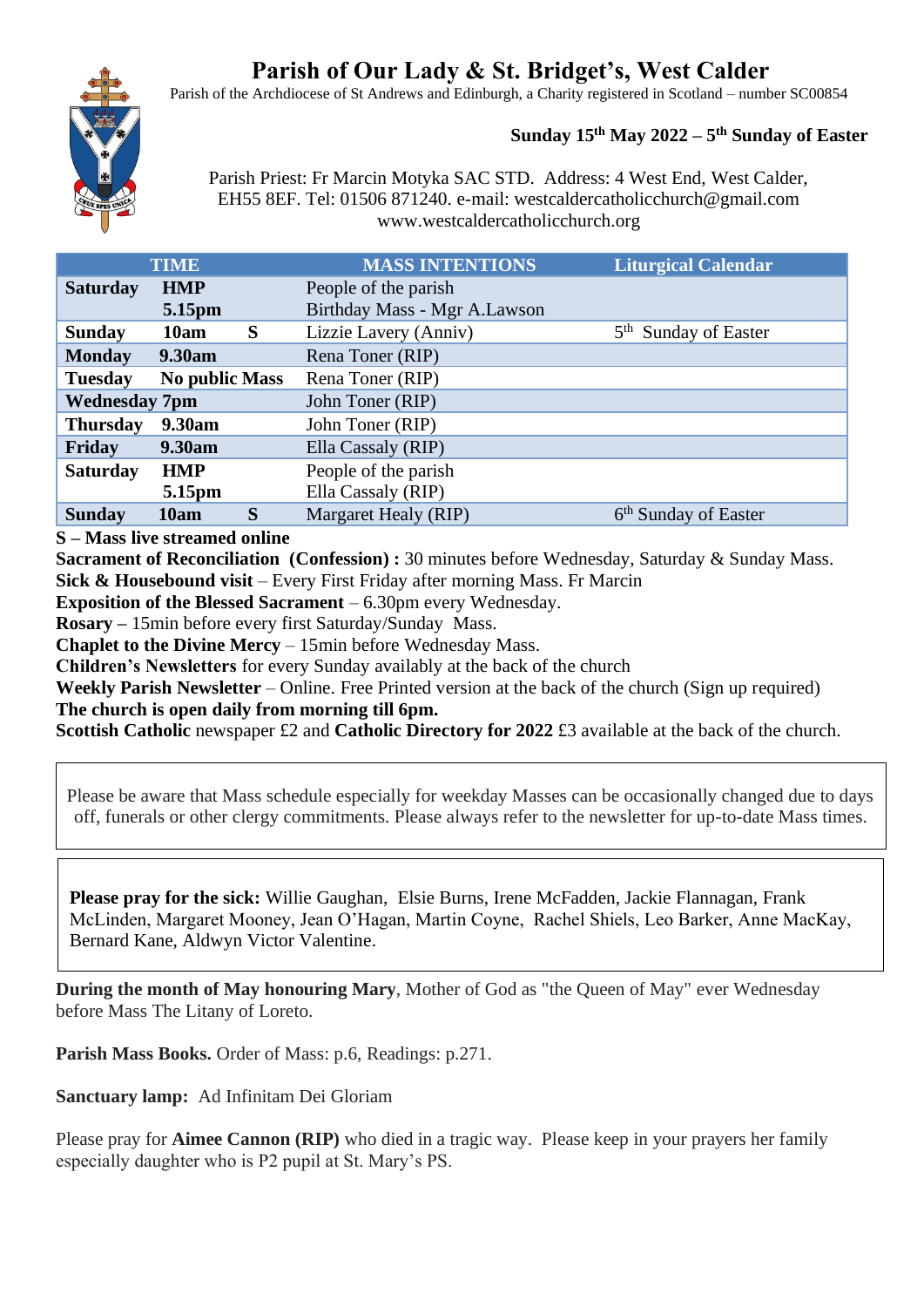## **Upcoming Events:**

th May 10am – Rehearsal before First Holy Communion and breakfast for children  $16<sup>th</sup>$  May 7pm – PPC nd May – Baptism: Luca Michael Norman McNally th May 12pm – First Holy Communion th June 9.30am - Rehearsal before Confirmation (Blackburn) 15<sup>th</sup> June 7pm – Sacrament of Confirmation, at Our Lady RC, Blackburn.

## **Bonus Ball winner –** No 26 T Toner

**Last Sunday collection –** £752.50 (+ approx. £269pw via Direct Debits, Internet and Card Payments) Special collection for Ecclesiastical Fund - ££360.84.

**The Archdiocesan Lourdes Pilgrimage is back!** Demand is expected to be high for this popular and lifeenhancing trip so booking now is recommended. It takes place from 8-15 July and will be led by Archbishop Cushley. All the details you need are at [www.edinburgh-lourdes.com/lourdes22](http://www.edinburgh-lourdes.com/lourdes22)

## **Queen's Jubilee Celebration**

Archbishop Leo will celebrate a special Mass of Thanksgiving at Noon on Sunday 5 June to mark the Platinum Jubilee of Her Majesty the Queen. This will be a lovely and joyful celebration and will finish with a champagne reception after the Mass. All welcome.

## **Corpus Christi Procession**

As part of the Eucharistic renewal in the Archdiocese this liturgical year, led by Archbishop Cushley, you are invited to take part in a Corpus Christi procession at St Francis Xavier's in Falkirk on Sunday 19 June (time tbc). This is a major event for the Archdiocese and a beautiful and prayerful experience (as well as a chance to be a witness to the Eucharistic Christ in public).

#### **Job vacancy: Bookshop Manager**

A full-time Bookshop Manager is sought to setup and manage the St Paul's Bookshop at St Mary's Catholic Cathedral, Edinburgh. Salary: £20,384. Full job description at [bit.ly/STPB-Manager.](https://bit.ly/STPB-Manager?fbclid=IwAR2x2U1BpZaxtvMRaeEUOV0pn7kprJfWDw_9Tl8MGGN5SRd1iaboQOqYpaI) To apply, please submit your CV and a covering letter outlining your relevant experience and suitability for the role to [morag@forthhr.co.uk](https://mailto:morag@forthhr.co.uk/) by 5pm, Friday 27 May.

## **World Meeting of Families**

This is a big event taking place in Rome 26-29 June to celebrate the role of the family in the Church and wider society. Pope Francis has written about the importance of familyin his encyclical Amoris Laetitia (The Joy of Love). Want to know more? TheArchdiocese has posted three talks on its YouTube channel. View the playlist at [bit.ly/ArchFamily2022](https://www.youtube.com/playlist?list=PLQv_xMj23KQgSetlM_e3kCFxdy9Tya7B2)

## **Mass in Italian**

There will be Mass in Italian at 3pm on Sunday 29 May at St Mary's Monastery in Hatton Road, Kinnoull, Perth, followed by a May Procession in the grounds of the Monastery. If you want to attend, please contact Pierluigi Carena [pcarena750@dundeeschools.scot](https://mailto:pcarena750@dundeeschools.scot/)

## **Christian Meditation**

Experience how Christian Meditation with others leads you to the joy of God´s healing. We meditate in person at 63 York Place on Fridays at 7.30 p.m. Afterwards you are welcome for refreshments and to socialize. On Wednesdays at 7 p.m. we meditate online on Zoom. The up-to-date schedule is here: <https://www.meetup.com/Christian-Meditation-Group/events/> Contact info - mobile: 0771 777 2614 Facebook: <http://on.fb.me/1cuO5QJ>

## **African/Caribbean Mass**

The new monthly African/Caribbean Mass for the Archdiocese will be celebrated at St Patrick's, Cowgate, Edinburgh, at 1pm on Sunday 6 March. All welcome.